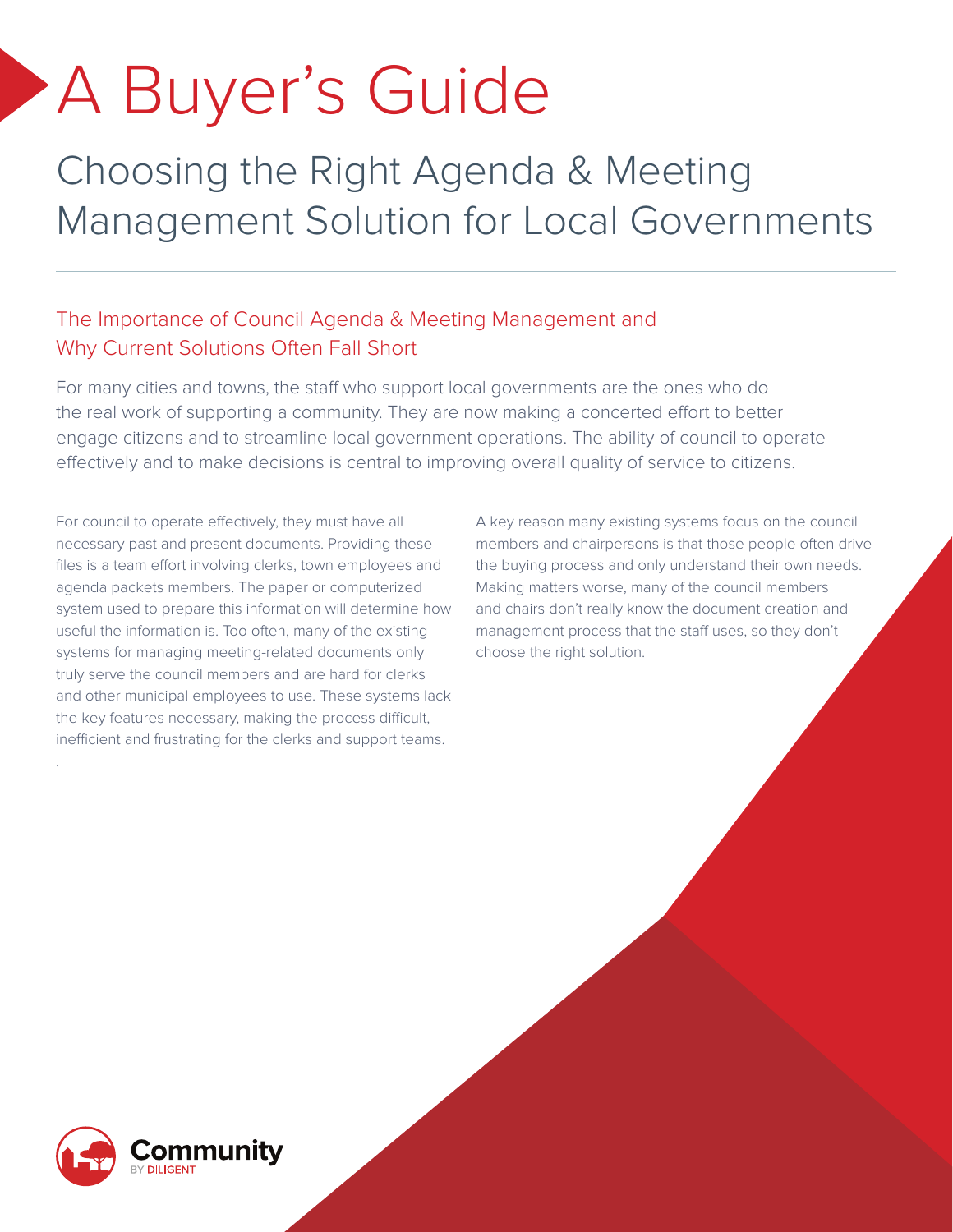### Determining the Right Buying Process

for a Better Agenda & Meeting Management Solution

Local government organizations often find that legacy systems that support the operating council lack critical features, or that they make daily tasks redundant and inefficient. For this reason, many are looking to migrate to a better solution.

Nearly every local government is involved in one of two upgrade scenarios:

- **1 Moving from a paper-based system**
- **2 Upgrading the current computer-based system**

This section of the buyer's guide will first identify common elements of the buying process for both scenarios, then focus on how to develop a buying process that is most appropriate for each type of migration. The elements of the buying process that are common for both paper and computerbased system upgrades include the following:

- **• Ensure that all the necessary parties participate in the process**
- **• Understand the compliance and legal issues that can impact council member communications**
- **• Identify and detail key tasks the software must support: pre-meeting, during the meeting and post-meeting**

#### Buying process elements for upgrades from paper-based systems

When a local government still uses paper-based systems to support council, and this is quite common, the buying process must focus heavily on how the migration from the existing paper documents to a computer- based system will occur. The buying process must put substantial scrutiny on this point, as "starting fresh" and ignoring past documents won't work. Sifting through old paper documents to find information from past meetings or deliberations is not acceptable.

Another important part of the buying process is evaluating the vendor's commitment to providing a full solution that supports council activities. In some cases, the meeting management solution is limited and is a small piece of a much larger solution for other aspects of municipal operations. As a result, the solution may lack functionality and have limitations that won't become apparent until too late.

#### Replacing a current computerized system

When a local government wants to replace an older or lessfunctional digital system, a few specific issues must be considered. The initial question that should be part of the buying process is why an incumbent vendor needs to be replaced. Many local government organizations are finding that incumbent vendors are falling short on key capabilities. They are not able to provide a simple and efficient solution for clerks, to meet compliance demands, to provide sufficient training and support, or to ensure security.

The buying process should also include a full understanding of how each specific vendor supports the migration to the new system. Trying to do a migration "over the phone" is problematic; it can be extremely frustrating for staff, and problems can be difficult to solve. Getting the benefits of the new system requires successful migration.

The buying process must also scrutinize the security and compliance claims of a potential vendor. These two issues are becoming thornier, and with recent changes, a strong vendor will be on top of the latest requirements. It is worth asking reference customers about this issue and about their experiences on that subject.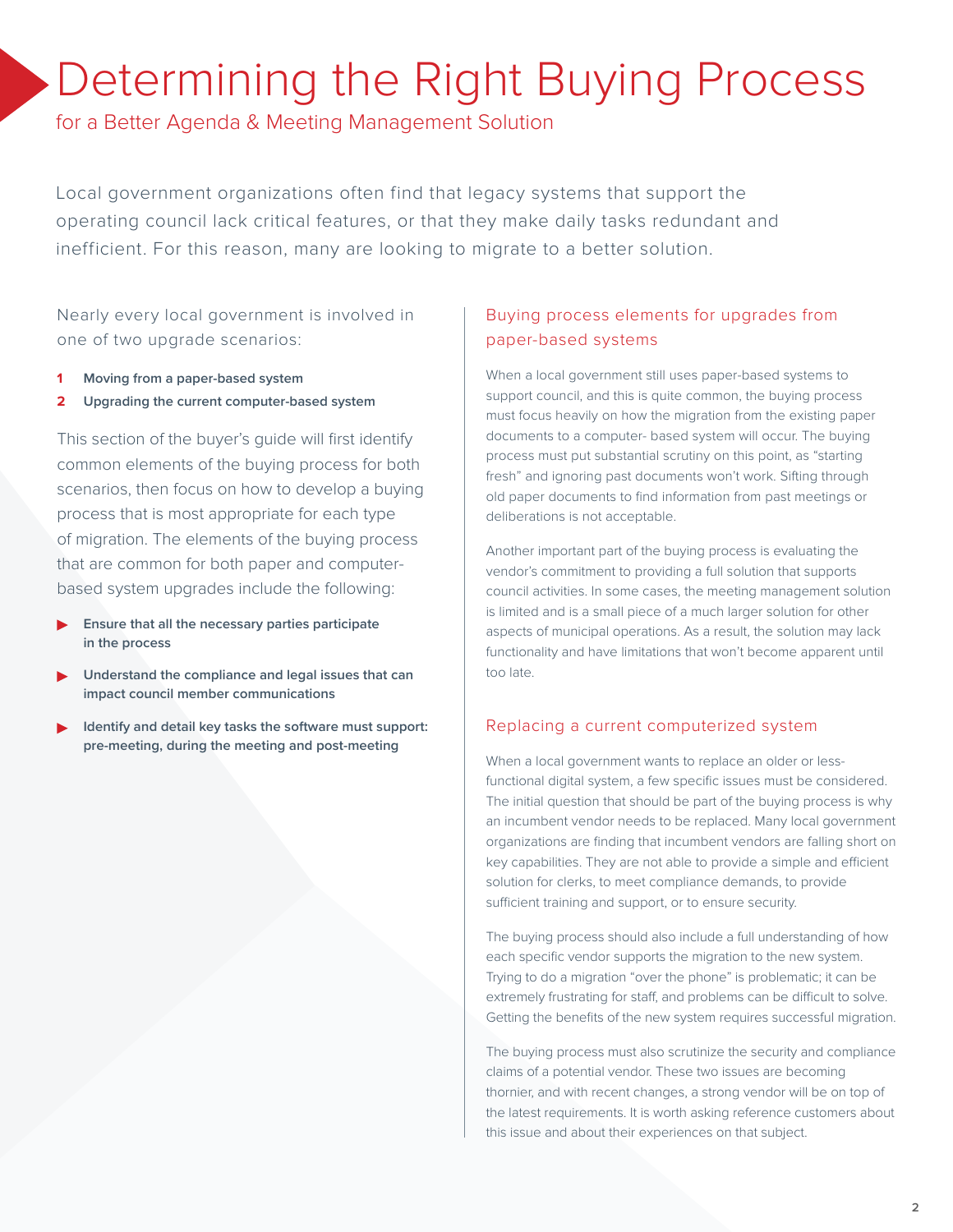### Critical Capabilities and Functionality

for Best-in-Class Agenda & Meeting Management Solutions

This section of the buying guide will detail the key features and capabilities that your local government should demand in a modern governance solution. It is important to ensure that these features are currently available, and not part of a "future product road map" with only a promise of implementation.

#### **1** Securely tracking and managing documents

Privacy and data protection statutes are becoming more stringent as constituents demand better protection for personal data. Meeting notes and supporting documents often contain sensitive information as well. As a result, security is now critical. Systems that rely on paper-based documents nearly always fail basic tests, such as information control and document tracking. This is also true for unprotected electronic documents, such as PDFs that lack security. Making matters worse, cyber threats regularly target and utilize PDFs for broader attacks. The new system should have a selfcontained secure document capability to protect any information provided to council members as necessary and should help them prevent an information breach.

#### **2** Compliance with your local disabilities act

One of the most overlooked aspects of disabilities legislation compliance is ensuring that taxpayers and constituents with disabilities can review or use the information that is published by local government organizations. This may include closedcaptioning for videos and text-to-speech software for documents. This element is vital to ensuring that all community members are able to participate in the civic process.

#### **3** Strong search functionality

Everyone loves Google, and search has become a huge timesaver. That means your new system for managing council meeting information must have strong search capability, but with additional features that are specific to supporting council. In this context, search means more than just finding a piece of information. Search functionality must be able to tie that information back to a specific meeting or document so that it is always in context. The search function should also simplify finding other related or backup material that is appropriate to that search. Further, accurate and effective search may also impact your compliance standing because the inability to find information or its context may create a problem.

#### **4** Ability to import existing documents

Incorporating the past and current agenda packets materials, supporting documents and any other information into the new system is a must-have. This is non-negotiable. The vendor should have a demonstrable and documented process for how this occurs; it cannot be left to chance. Additionally, reference customers should be queried about how this process occurred, and if it was completed in a satisfactory manner.

#### **5** Direct cost reduction

A new solution should also help on the budget side. Too often, the work of clerks and town employees to support council operations is an area of high cost/low efficiency. The manual process of preparing documents and updating them may require a larger support team than an efficient computer-based system. Frequent changes to the packet end up requiring increasing amounts of support time. Another area of cost is printing and reprinting documents when paper-based systems are used. An effective archive and tracking system will also reduce costs by cutting the time needed to manage and find information.

#### **6** Enhance flexibility

One truism about local government council meetings is that the closer it gets to the meeting date, the more council members request changes to the meeting documents. Unfortunately, many systems cannot handle last-minute or frequent changes. An ideal solution would support changes and modifications better by simplifying the process and allowing changes closer to the meeting. Nearly every system that relies on paper-based output will fail this test.

#### **7** Reduce inaccuracies

Inaccurate or inconsistent documents will cause major problems for council members. The system must ensure that everyone has the same version of the document and that older versions are automatically replaced. Beyond that, it is essential that the system can accurately deliver changes/edits/updates to the clerks and support staff in a usable and trackable format. Handwritten annotation to documents is fraught with problems.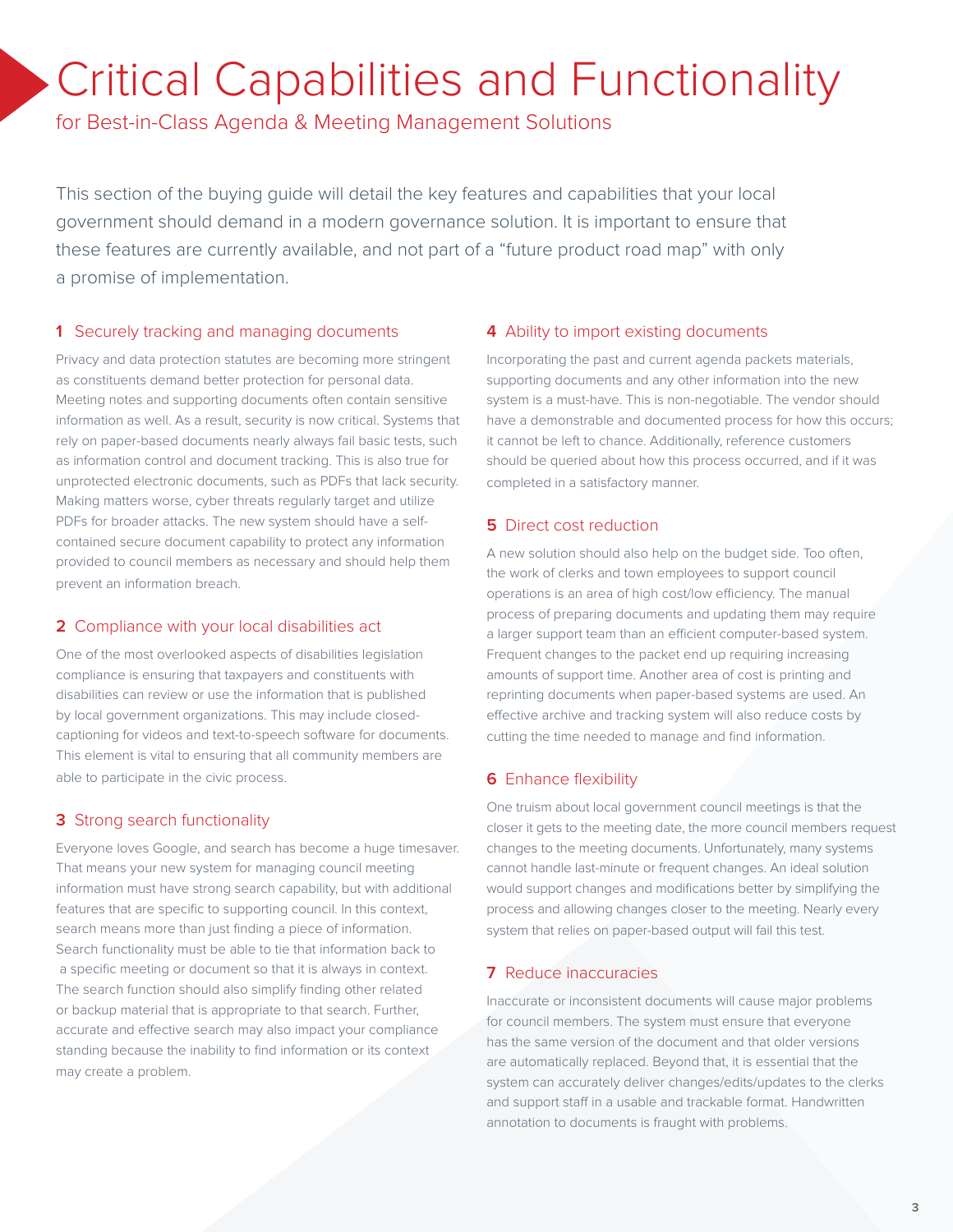## What to Look for in a Vendor/Partner

When choosing a new agenda and meeting management system, much of the focus tends to be on the product. However, it is just as important to make sure that the vendor you choose commits to offering the services and capabilities around the product that optimize the ownership experience for your local government organization. Providing a top-notch solution requires that vendors provide the following:



#### **Best-in-class user training**

Perhaps the single most important vendor service is to train your clerks, local government employees, support staff and council members on how to use

the new system. Without effective training, the solution may make things worse. Many vendors offer online training, which is often not enough for all users to get up to speed smoothly and quickly. An ideal technology partner will provide flexibility and efficiency in onboarding, giving users the option to utilize self-directed learning resources, videos and remote instructor-led group training, remote individual coaching, on-site instructor-led training, or a combination of training options that fits best. A flexible training structure like this ensures that all questions are answered and that the training was effective for all users.



#### **Documented and effective migration services**

A good solution doesn't leave the local government organization with two different environments, one prior to installation and one after. The ability to work

across all documents, and to use them regardless of when they were created, is critical. Without information migration services, the new system will only cause frustration and inefficiency whenever older information is required, and that will happen regularly.



#### **Strong security solutions**

Any vendor being considered must have a complete and effective set of security capabilities in the product and commit to enhancing those

capabilities as necessary. Further, security should be a key driver in the product design, not an afterthought or implemented selectively. Any system that continues to rely on paper to deliver council meeting documents is fundamentally insecure because paper documents have no controls.



#### **Outstanding customer support**

Support quality is likely to determine the quality of your ownership experience. Great support means a few things: people who answer the phone quickly,

agents who speak your language well, support representatives who have strong product skills and experts who are available quickly. One of the best ways to gauge the quality of support is to ask existing customers if they are pleased with the support they receive.



#### **Focus on this specific solution**

Some vendors may have very broad product lines or lots of different solutions for local governments. That is fine, but it is critical that they also have the

necessary focus on agenda packets document management, streamlining the meeting process and improving governance. It is also vital that the vendor of your choosing demonstrates a commitment to and investment in supporting the work of local government organizations. Vendors that focus on these aspects will bring new features to market faster and have deeper expertise that you can rely on.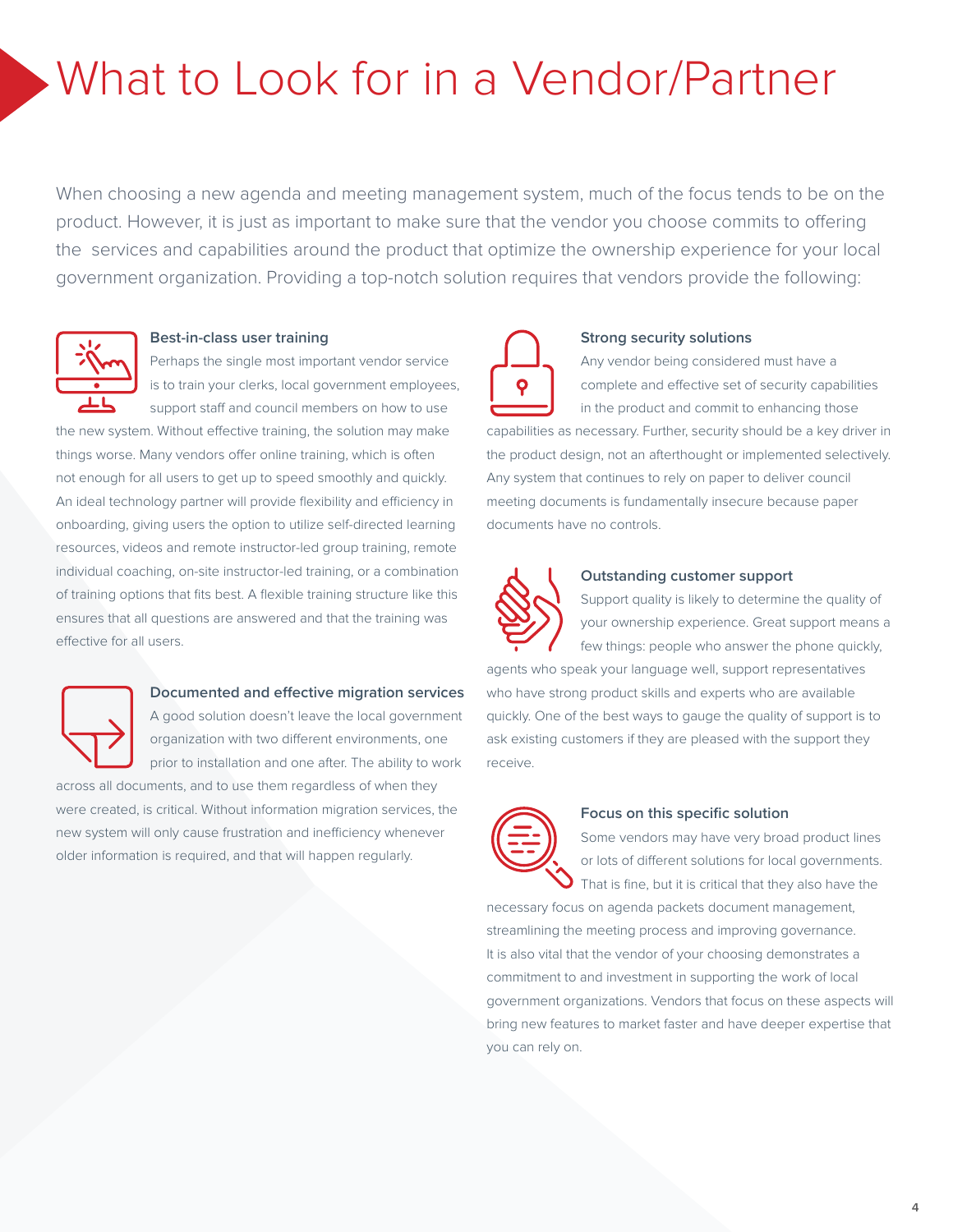## Key Takeaways

This buyer's guide will help you make the best decision for improving the process of agenda and meeting management, accessibility, increasing transparency and boosting community engagement for local government organizations.

Many existing solutions increase costs with inefficient processes for creating and managing key documents, and they may also lack the security necessary in light of advances and changes in cyber threats. It is also important to improve the processes that support the council to make it easier to add to and change documents – providing the ability to make changes closer to the meeting date. Many legacy systems just don't measure up.

Updating your document management platform from a less-than- optimal legacy product to one that will meet current and future needs is not complex. To be successful, though, you need a strong plan for selecting the best solution.